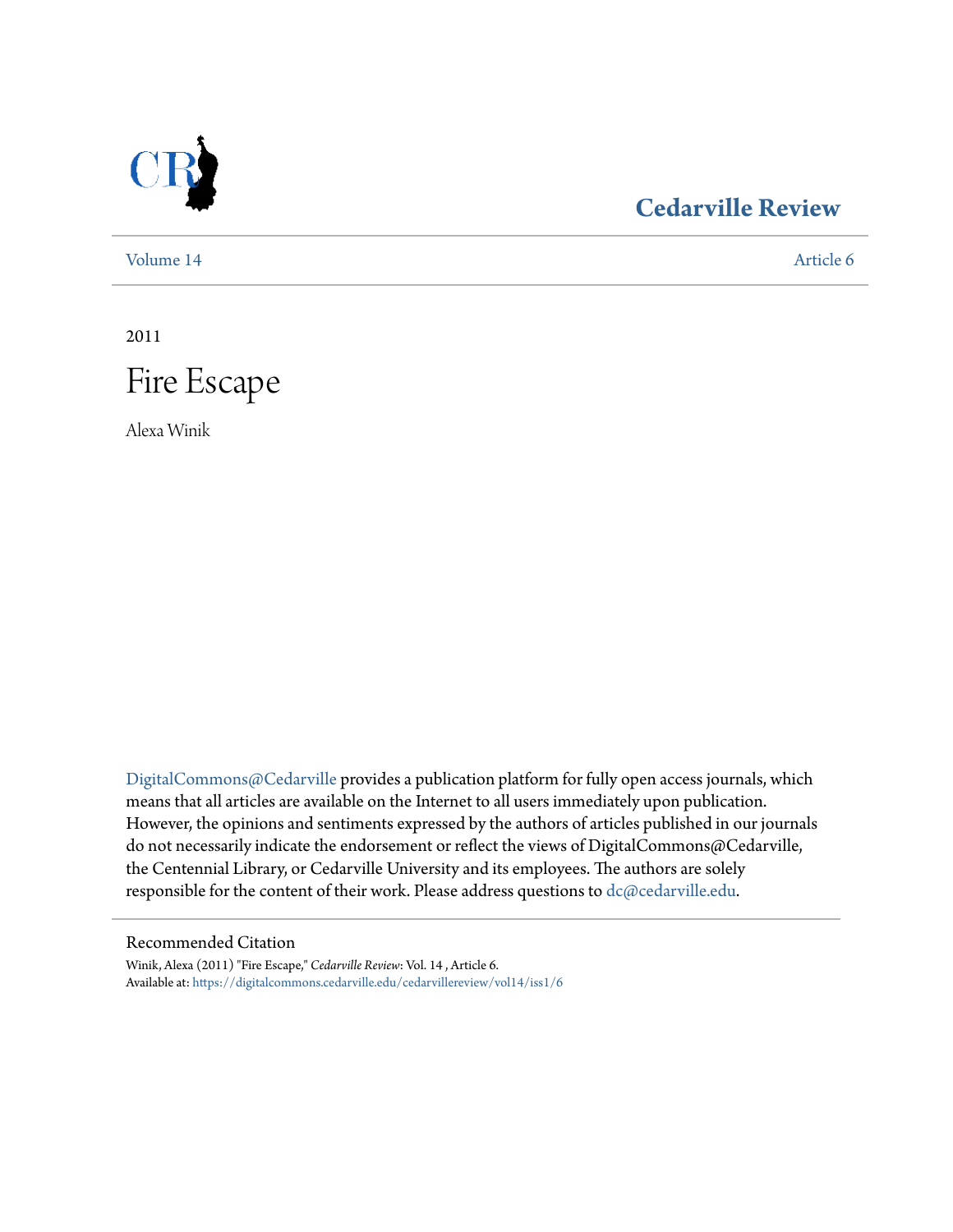# Fire Escape

Browse the contents of [this issue](https://digitalcommons.cedarville.edu/cedarvillereview/vol14/iss1) of *Cedarville Review*.

#### **Keywords**

Poetry

#### **Creative Commons License**  $\bigcirc$  000

This work is licensed under a [Creative Commons Attribution-Noncommercial-No Derivative Works 4.0](http://creativecommons.org/licenses/by-nc-nd/4.0/) [License.](http://creativecommons.org/licenses/by-nc-nd/4.0/)

Follow this and additional works at: [https://digitalcommons.cedarville.edu/cedarvillereview](https://digitalcommons.cedarville.edu/cedarvillereview?utm_source=digitalcommons.cedarville.edu%2Fcedarvillereview%2Fvol14%2Fiss1%2F6&utm_medium=PDF&utm_campaign=PDFCoverPages)



This poetry is available in Cedarville Review: [https://digitalcommons.cedarville.edu/cedarvillereview/vol14/iss1/6](https://digitalcommons.cedarville.edu/cedarvillereview/vol14/iss1/6?utm_source=digitalcommons.cedarville.edu%2Fcedarvillereview%2Fvol14%2Fiss1%2F6&utm_medium=PDF&utm_campaign=PDFCoverPages)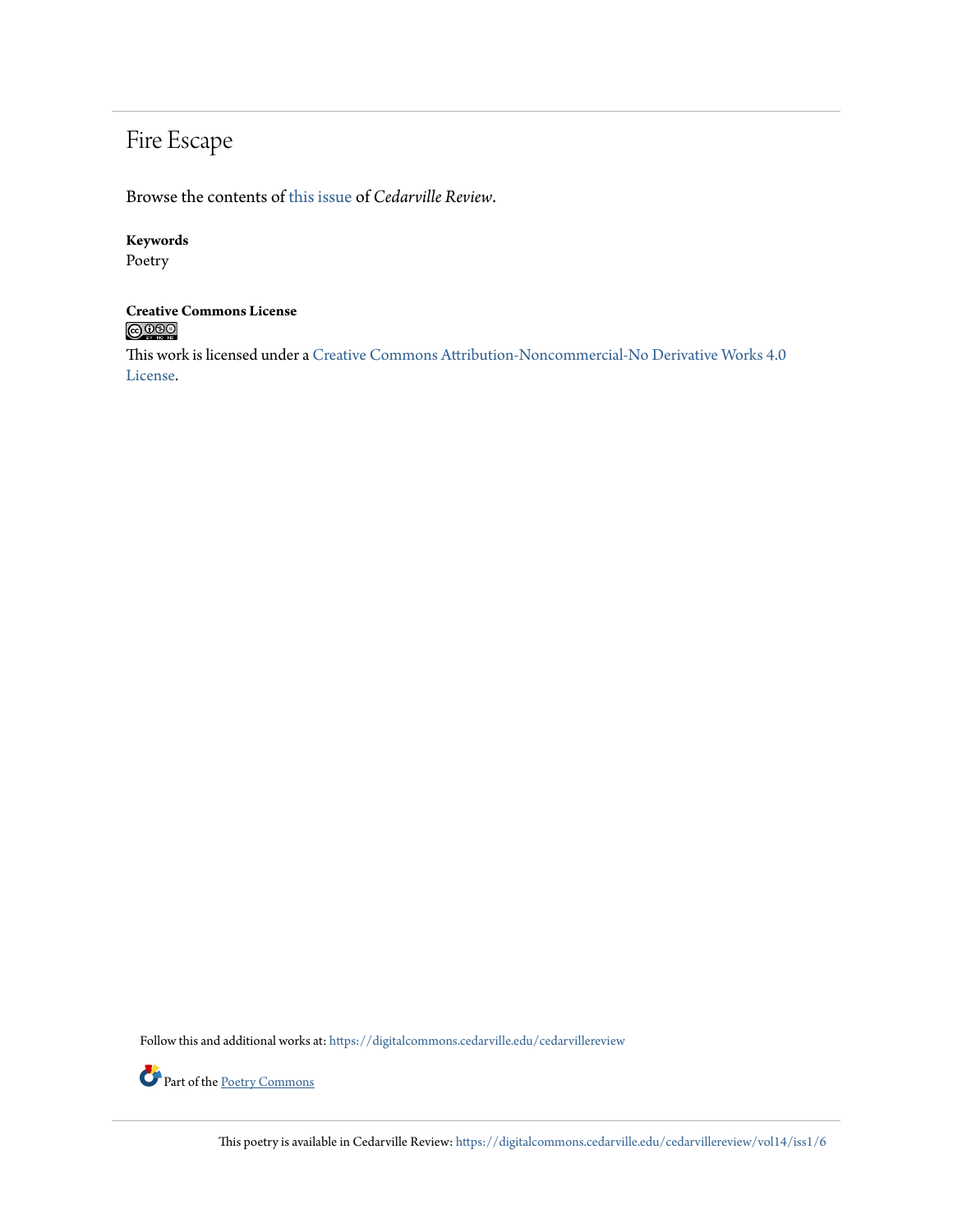#### *Alexa Winik*

### Fire Escape

Wrought-iron jet, lovelorn parasite to the 1940's brick: you enthralled me

one evening, when I passed you by Ouellette and Dominion and glimpsed two shadows: a man and woman,

 melded recumbent against your crumble-down wall with its naked slabs and sun-drained bar sign.

I spied how the shadows shared secrets, mouths pressed, from your highest platform

as if (so suspended) their close heads brushed the city's cyclorama sky.

Their shadows have since vaporized, like ghost or baby's breath garlanding

your rust-freckled railing. But now I always notice you at night.

In the day you camouflage—corroded eyesore wiry, extended blackfly. But you are for night,